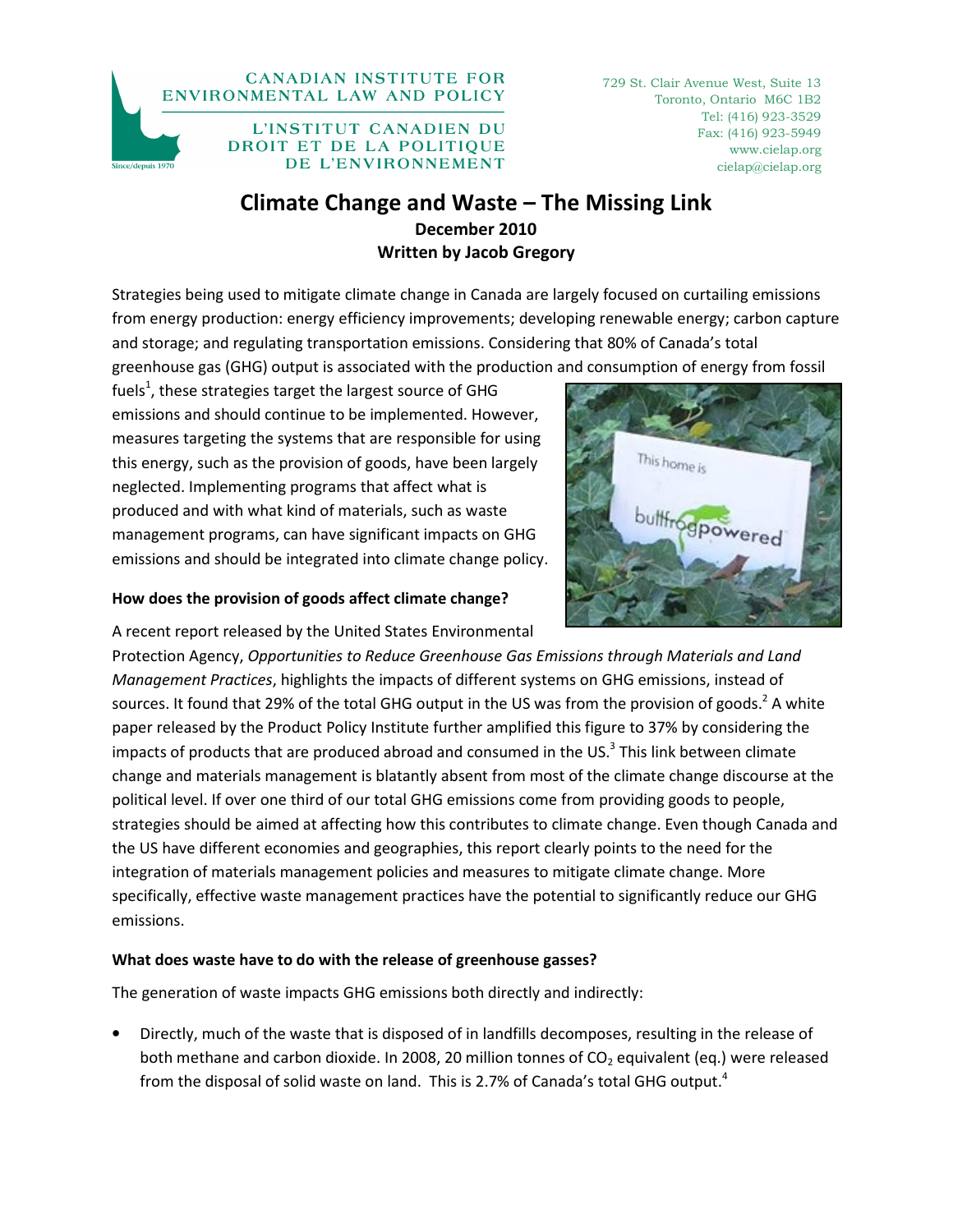• Indirectly, waste policies can impact decisions made all the way up the supply chain, where GHG

emissions are generally more significant. For example, using recycled content in products instead of virgin materials usually results in less GHG emissions over a product's life cycle.

#### Extended Producer Responsibility

Extended Producer Responsibility (EPR) is a waste management framework that seeks to shift the responsibility for managing the end-of-life of a product from the government and taxpayer to those in charge of designing and producing the product. The theory is that if a producer is burdened with the cost of disposing a product at the end of its life, it has an incentive to design the product for



recyclability or reusability as well as to reflect the environmental cost of the product in its prices.

EPR has already gained widespread support in other jurisdictions, such as Europe, because of its ability to efficiently increase recycling rates while reducing waste management costs for governments. Few jurisdictions, however, currently employ EPR as a means to combat climate change. There are two ways EPR programs can reduce GHG emissions:

• Increasing recycling rates: Recycling more materials means less virgin resources are being used in manufacturing processes. All of the GHGs that would have been released from extracting and

refining the resource are avoided. Although some GHGs are released by transporting and processing recycled materials, there is almost always a net benefit over the use of virgin resources. Also, more recycling means that less waste ends up in landfills, decreasing landfill emissions. The table on the right estimates the net benefit of recycling different types of products and materials as opposed to landfilling. It should be noted that recycling paper products both saves GHG emissions



that would have been generated from cutting and processing trees as well as allows trees to continue to act as carbon sinks.

| Material           | tonnes CO <sub>2</sub> eq. |
|--------------------|----------------------------|
|                    | avoided per                |
|                    | tonne material             |
|                    | recycled                   |
| Newsprint          | 1.53                       |
| <b>Fine Paper</b>  | 4.38                       |
| Cardboard          | 3.55                       |
| Aluminum           | 6.50                       |
| Steel              | 1.19                       |
| <b>Copper Wire</b> | 4.11                       |
| Glass              | 0.11                       |
| <b>HDPE</b>        | 2.28                       |
| <b>PFT</b>         | 3.64                       |
| <b>White Goods</b> | 1.47                       |
| Personal           | 1.61                       |
| Computers          |                            |
| <b>Televisions</b> | 0.24                       |
| <b>Tires</b>       | 3.30                       |

Source: ICF Consulting (2005) Determination of the Impact of Waste Management Activities on Greenhouse Gas Emissions, Contract No. K2216-04- 0006, prepared for Environment Canada and Natural Resources Canada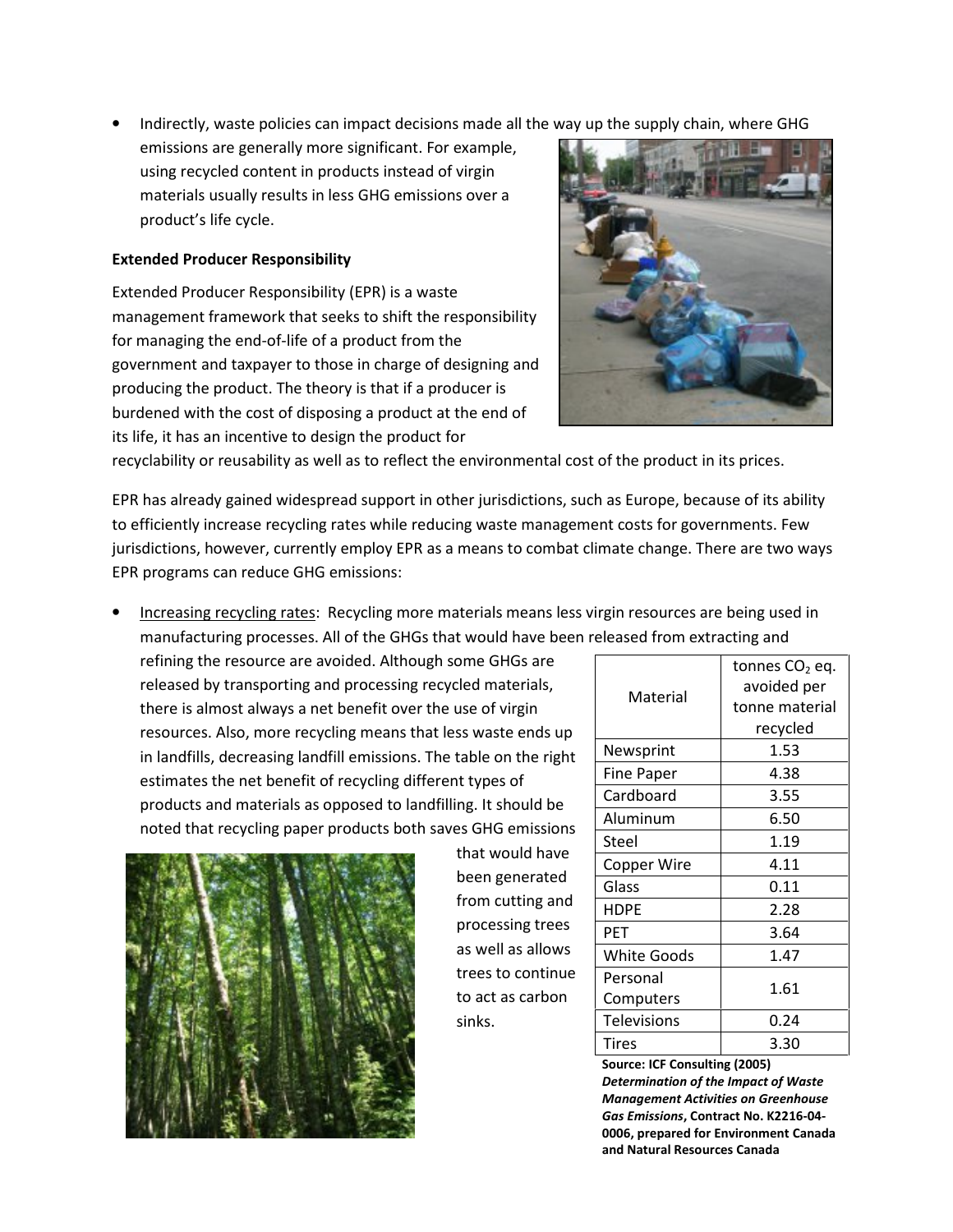• Influencing upstream design: Making the producer responsible for the end-of-life of a product provides an incentive to design products that are easier to reuse or recycle. Also, recycling targets can be set and restrictions can be placed on the types of materials used in products. For example, there could be a requirement for a certain level of recycled content in each new product sold. All of these factors can work to reduce our GHG output.

#### Increasing Recycling Rates in Sweden and the EU27

Sweden has implemented one of the most successful programs in the world for managing waste electrical and electronic equipment (WEEE). In 2009, Sweden achieved a WEEE recycling rate of 15.85 kg/capita.<sup>5</sup> This compares to 1.3 kg/capita for Ontario's WEEE program after its first year of operation. Since Sweden's WEEE program has been in operation for much longer than any Canadian program, it can provide insight into the kind of recycling rates that can be achieved for products not yet included in any Canadian programs, the largest group being white goods - mainly refrigerators, freezers, stoves, dishwashers and washing machines. In 2009, Sweden recycled 6.7 kg of white



goods/capita.<sup>6</sup> In Canada this would translate into 0.22 million tonnes of white goods. Using the above table, this would deliver a savings of 0.33 million tonnes of  $CO<sub>2</sub>$  eq. White goods constitute a tiny segment of the overall waste stream.

Recycling rates in Europe are significantly higher than in Canada. In 2004, Canadians diverted just 24% of the country's waste stream,<sup>7</sup> compared to 37% in the 27 European Union countries (EU27)<sup>8</sup>. Although many factors can be attributed to this difference, the prevalence of EPR programs is definitely one of them. It is estimated that EU27's recycling rate is preventing 158 million tonnes of  $CO<sub>2</sub>$  from being emitted into the atmosphere.<sup>9</sup> This represents 3.0% of the total amount of CO<sub>2</sub> released in EU27 in 2006.<sup>10</sup> If the recycling rate in Europe were increased to 50%, this would eliminate an additional 89 million tonnes of  $CO<sub>2</sub>$ , or 1.8% of the total. If a similar correlation can be achieved in Canada, we have the potential to see significant reductions in GHG emissions by increasing our recycling rates.

#### Upstream Design Changes in Germany and the EU27

In 1991, Germany became the first country in the world to introduce legislation making producers responsible for the recycling and recovery of sales packaging. Through effective pricing and operation, the German government has been able to influence the materials used in packaging to be more recyclable, decrease the total amount of packaging sold into the German market, and divert more packaging away from landfills. In 2009, Germans prevented 2.75 million tonnes of used packaging from going to landfills, avoiding 1.5 million tonnes of  $CO<sub>2</sub>$  eq. and 60 billion megajoules of energy.<sup>11</sup>

The success of the German program led to the establishment of an umbrella organization to assist all European Union countries in employing their own producer responsibility programs for packaging: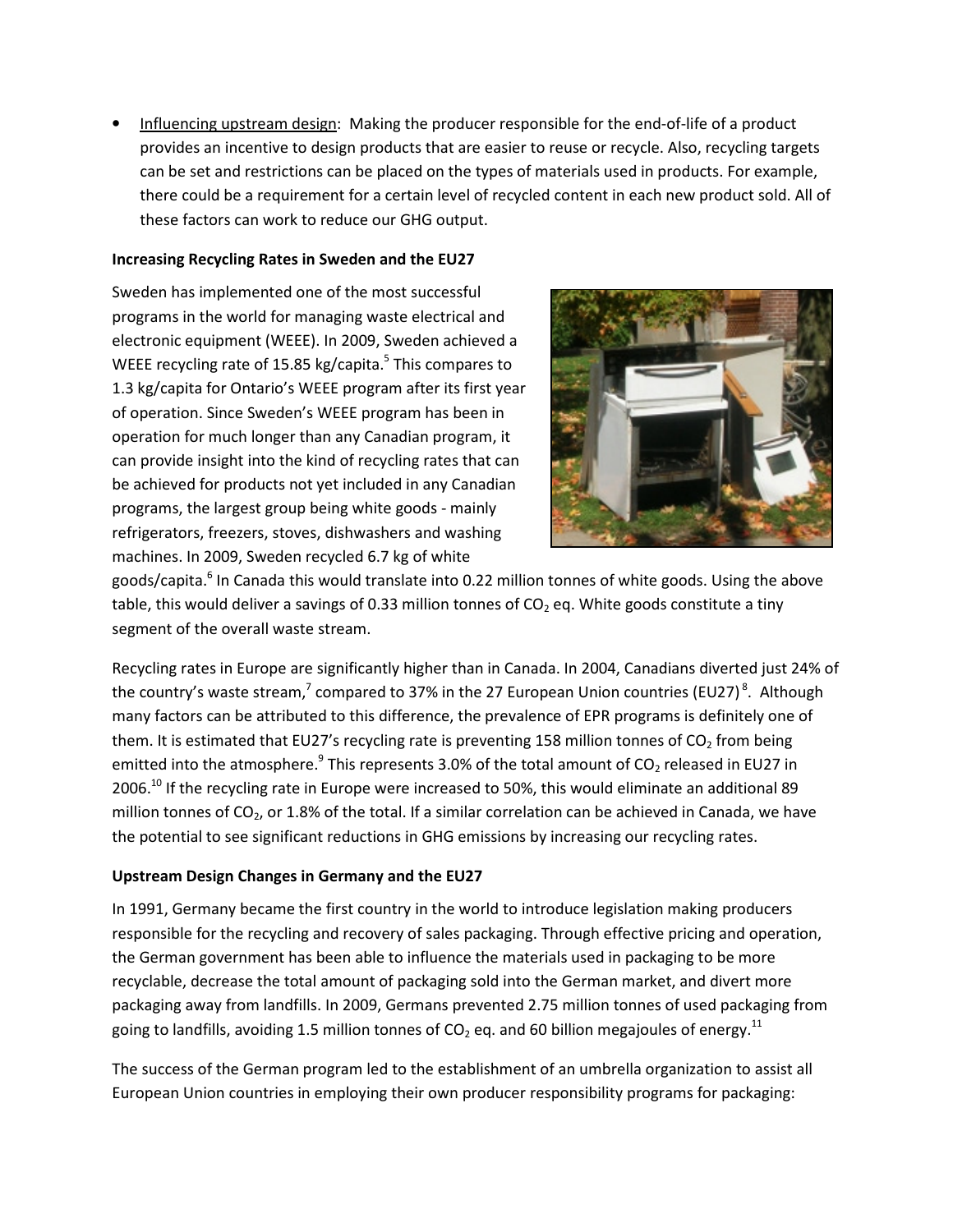

Packaging Recovery Organization Europe (PRO Europe). In 2008, members of PRO Europe recycled or recovered 32 million tonnes of packaging material resulting in the reduction of 25 million tonnes of  $CO<sub>2</sub>$  eq.<sup>12</sup> Note that this does not include the impact of reducing packaging and using more recyclable content.

EPR programs have been proven to reduce GHG emissions through higher recycling rates and upstream design changes

#### Policy Options for Canada

There is a major divide between provinces and the federal government on what emission targets should be set and on how these targets should be reached. The Government of Canada has committed to reducing our GHG output by 17% from 2005 levels by 2020. This would mean our total GHG output would have to decrease from 734 million tonnes to 607 million tonnes of CO<sub>2</sub> eq. Most provinces have more ambitious targets, but to achieve even the Federal government's modest goal, all levels of the government need to work together to implement and harmonize climate change policies.

Canadian governments would benefit from using successful EPR programs as models for how effective waste management policies can impact GHG emissions. Some provinces already have EPR programs running and more are set to launch in the near future. Federally, the Canadian Council of Ministers of the Environment (CCME) has also taken steps to promote EPR, releasing a Canada-wide Action Plan for EPR and Strategy for Sustainable Packaging. These are steps in the right direction; however, governments have not yet integrated EPR programs into their climate change policies, nor targeted systems that release GHG emissions, such as the production of goods.

Although provincial and municipal governments are responsible for waste management, the Federal government can support EPR programs through a variety of tactics. It can assist provinces to develop EPR programs for specified products. It can set internal government procurement guidelines using certain criteria, such as a required amount of recycled content for government projects. It can provide incentives to stimulate the development of a recycling industry. It (or the Canadian Council of Ministers of the Environment) can establish not-for-profit organizations to help guide and harmonize the development of EPR programs across the country. Once EPR programs are running, the Federal government can use municipal or provincial recycling targets to incorporate expected GHG savings into the overall plan to reduce GHG emissions.

Targeting GHG emissions from the provision of goods should not be done solely through EPR programs, however. Rather, the overall life cycle of goods should be evaluated, so the best and easiest opportunities to reduce GHG emissions can be identified and exploited. In some cases, it might be more